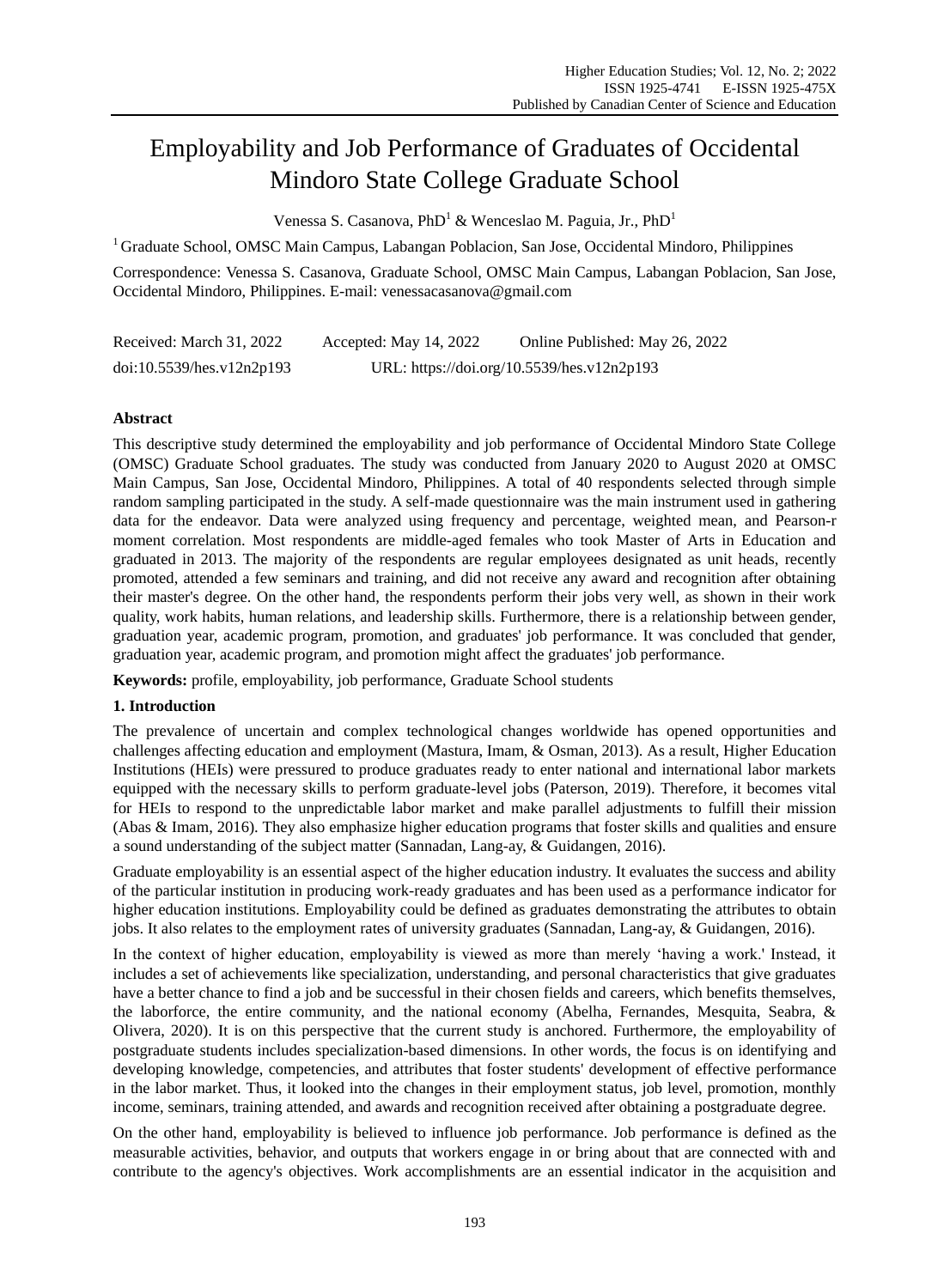screening process. First, workers who perform better on the worksite are prioritized and are more likely to be chosen and hired. Next, training and assessment activities are conceptualized and designed to improve work accomplishments (Nonhebel, 2016).

The effectiveness of an educational program offered by an educational institution can be measured through the competencies of its graduates and the knowledge and skills the graduates acquired and can be applied in the work environment. Furthermore, the knowledge and skills that the graduates possess can be determined by employers' feedback on the graduates' performance in the work situation (Plantilla, 2017).

Occidental Mindoro State College (OMSC), one of the HEIs in Occidental Mindoro, Philippines, is envisioned as a premier higher education institution that develops globally competitive, locally responsive, innovative professionals and lifelong professional learners. As shown in its vision, OMSC demonstrates a more significant commitment to developing the generalized expertise their graduates can transfer to whatever working environment they find themselves in after graduation. Therefore, in the 2019 Graduate School program evaluation performed by Accrediting Agency of Chartered Colleges and Universities in the Philippines (AACCUP), it was recommended that research about graduate employability and job performance be conducted to measure the relevancy of the graduate programs being offered at OMSC. Thus, this study was conducted to identify the connection between employability and job performance of Graduate School students of OMSC. Understanding and identifying the connection of the variables mentioned above are vital for the institution and student's success. Thus, findings regarding employability and job performance of OMSC graduates can be used as one of the performance indicators of OMSC as a higher education institution.

Furthermore, identifying the employability factors that may influence job performance will give graduate students an awareness of the essential elements that could impart them due to advantages in their respective job environments. It will allow them to enhance and hone their personal and professional skills to optimize their ratio for success in the workplace. As stated by Cakinberk (2011), it is one of the responsibilities of the Graduate School to measure how it has contributed to the employment and well-being of its students and graduates. For the past several years, the OMSC Graduate School has been operating and has produced many graduates. But unfortunately, no research was conducted regarding their graduate students' employability and job performance.

Thus, based on the above premise, this study was conducted to determine the employability and job performance of the Graduate School students of Occidental Mindoro State College. Specifically, it determined the profile of the respondents, employability status, job performance, and the relationship between the respondents' profile, employability, and job performance.

### **2. Theoretical Framework**

The study was anchored on Human capital theory which posits that education and training represent an investment in future productivity and not just consumption of resources. In this perspective, firms and workers depend on investments in human capital to increase competitiveness, profits, and pay (Frese & Rauch, 2001).

Another theory used is the Investment Theory which presents higher education as a public and private investment decision for governments and people. Education leads to economic growth through increased productivity, social stability, and healthier lifestyles as a public investment. On the other hand, as a personal investment choice, investing in education increases lifetime earnings for those with more years of schooling, better-paying jobs, reduced time spent in the unemployment market, and speedier transitions to enhanced career prospects (Maringe, 2015).

The correlation between employability and work performance can be elaborated based on social exchange models which involve reciprocity. Investments from the other person return investments from one person. The social exchange model asserts that if a person provides something good for you, you think obligated to do something for others, balancing each other out. When the management spends on the employability of the workforce, this will influence the exchange relation between management and workers as the employee will strive to reciprocate this relation by providing something in exchange (Nonhebel, 2016).

### **3. Methods**

The study employed the descriptive research design to determine the employability and job performance of the graduates of OMSC Graduate School. It was conducted at Occidental Mindoro State College, Labangan Campus in San Jose, Occidental Mindoro, Philippines, from January 2020 until August 2020. Forty (40) students enrolled in Master of Arts in Education (MAED) and Master in Public Administration (MPA) served as the study's respondents. They were chosen through simple random sampling. The sampling mentioned earlier removes any bias in the study's result since every element in the population has a chance to be selected as a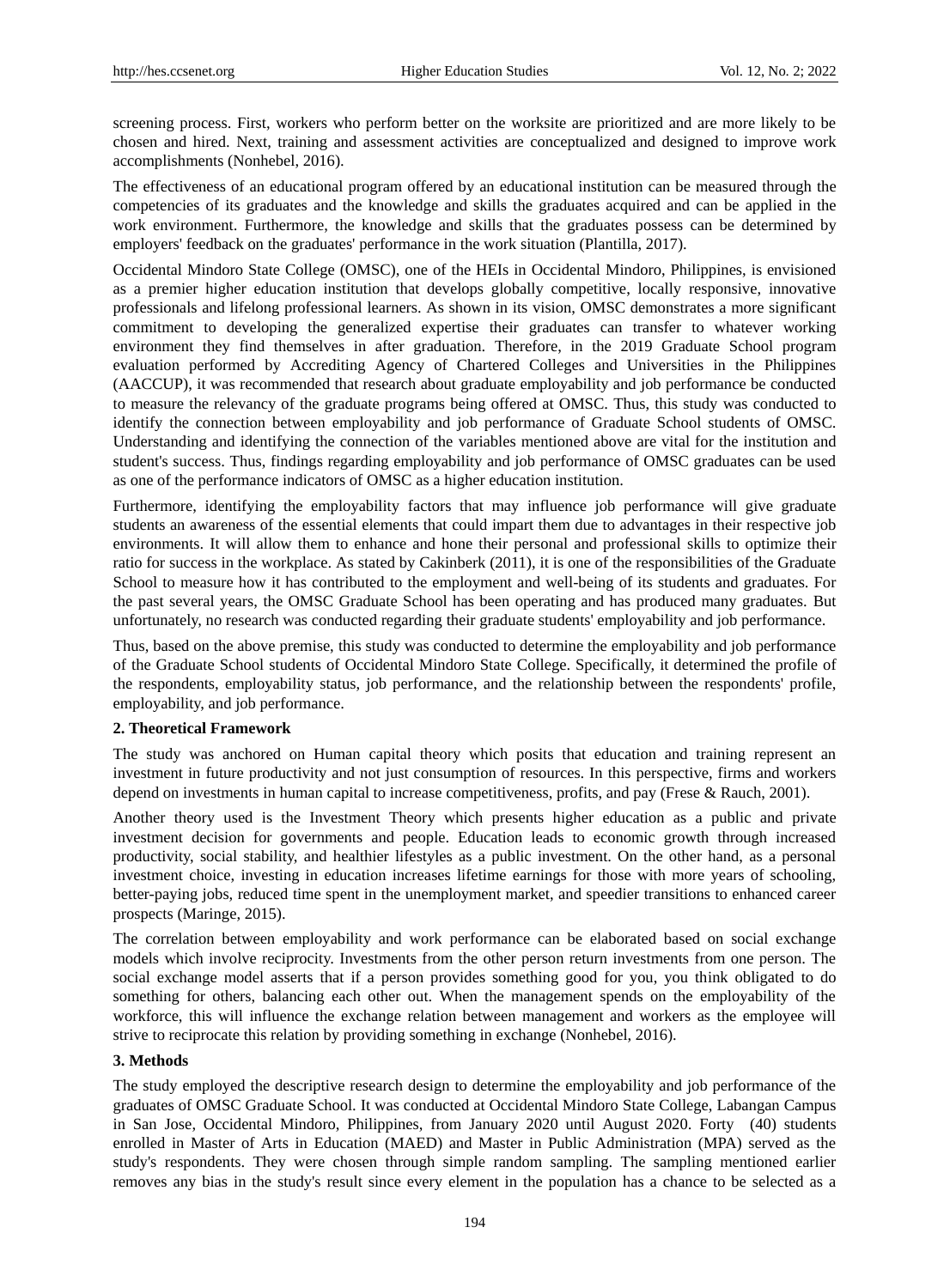respondent or participant. It also provides empirical information with a limited chance of data errors.

A researcher-made questionnaire was the main instrument used in gathering data for the study. This type of instrument has the advantage of a contextualized study. However, it includes items that can elicit data close to realities. For content validity, the instrument was reviewed by research experts (three colleagues) and six Graduate Students from Master of Arts in Education (MAEd) and Master in Public Administration (MPA) programs for face and content validity. The first part is about the respondents' profile consisting of age, sex, year graduated, and academic program. The second part concerns employability, covering employment status, job level, promotion, monthly income, seminars and training, and awards and recognition as subscales. The third part of the instrument is about job performance as indicated by the quality of work, quantity of work, work habits, human relations, and leadership skills. The items on job performance have a general Cronbach Alpha value of .892, assuring the instrument's reliability.

Before collecting data, a permit to conduct the study was sought. After that, the letter and the survey instrument were sent to the respondents via google document. Google documents used for the data gathering can accommodate respondents from distant locations. Also, in this method, there is zero possibility for participants of infection from Covid-19.

The data collected were analyzed using descriptive statistics such as frequency and percentage for the profile and employability. This technique will determine the central tendency of the data and identify the largest group of respondents for a particular variable. In addition, a weighted mean was used to determine graduates' employability and level of job performance. This analysis enables the researchers to identify the criteria for which the subjects did well and/or lacked. Finally, Pearson-r moment correlation was used in determining the relationship between profile, employability, and job performance. This analysis is applicable to make inferences based on probability measures.

### **4. Results and Discussion**

#### *4.1 Profile of the Respondents*

As participation in graduate program rises, it is critical to ask who is enrolling, which programs they are choosing, whether they complete their degrees, and how their investment in education beyond the bachelor's degree pay off (Baum & Steele, 2017).

Table 1 shows that more female graduate students responded to the study (70%), mostly took Master of Arts in Education (70%), graduated in 2013, and the respondents have an average age of 43.78 years old. The study by Baum & Steele (2017) stated that as participation in graduate programs rises, 53% of Asian graduate students pursue master's degree programs. Race, ethnicity, and gender are not the only characteristics differentiating students who enroll in master's degree programs. Income, age, and institutional sectors are additional factors to consider when pursuing a master's degree.

| <b>Indicator</b> | <b>Grouping</b>             | <b>Frequency</b> | Percentage |
|------------------|-----------------------------|------------------|------------|
| <b>Sex</b>       | Male                        | 12               | 30         |
|                  | Female                      | 28               | 70         |
| Academic Program | <b>MAED</b>                 | 28               | 70.0       |
|                  | <b>MPA</b>                  | 12               | 30.0       |
| Year Graduated   | Mode: 2013; Range 1999-2020 |                  |            |
| Age              | Mean 43.78; Range 25-64     |                  |            |

Table 1. Profile of the graduates of OMSC Graduate School

### *4.2 Employability of Graduates of OMSC Graduate School*

Employers define 'employability' as aspects of 'behavioral competence.' It pertains to the student's range of personal, performative, and organizational skills rather than the possession of traditional academic, theoretical knowledge and skills (Stiwne & Alves, 2010). In this study, employability is measured in terms of employment status, job level, income, promotion, number of seminars and training, and the awards and recognition received after their master's degree.

Table 2 shows that after obtaining their master's degree, the majority (95%) of the respondents are regular employees designated as unit heads (50%) in their respective agencies. Furthermore, they were mostly promoted in 2019, have attended below six seminars and training (45%), and have not received any awards and recognition (72.5%). This implies changing their employment status, job level, income, and promotion. On the other hand,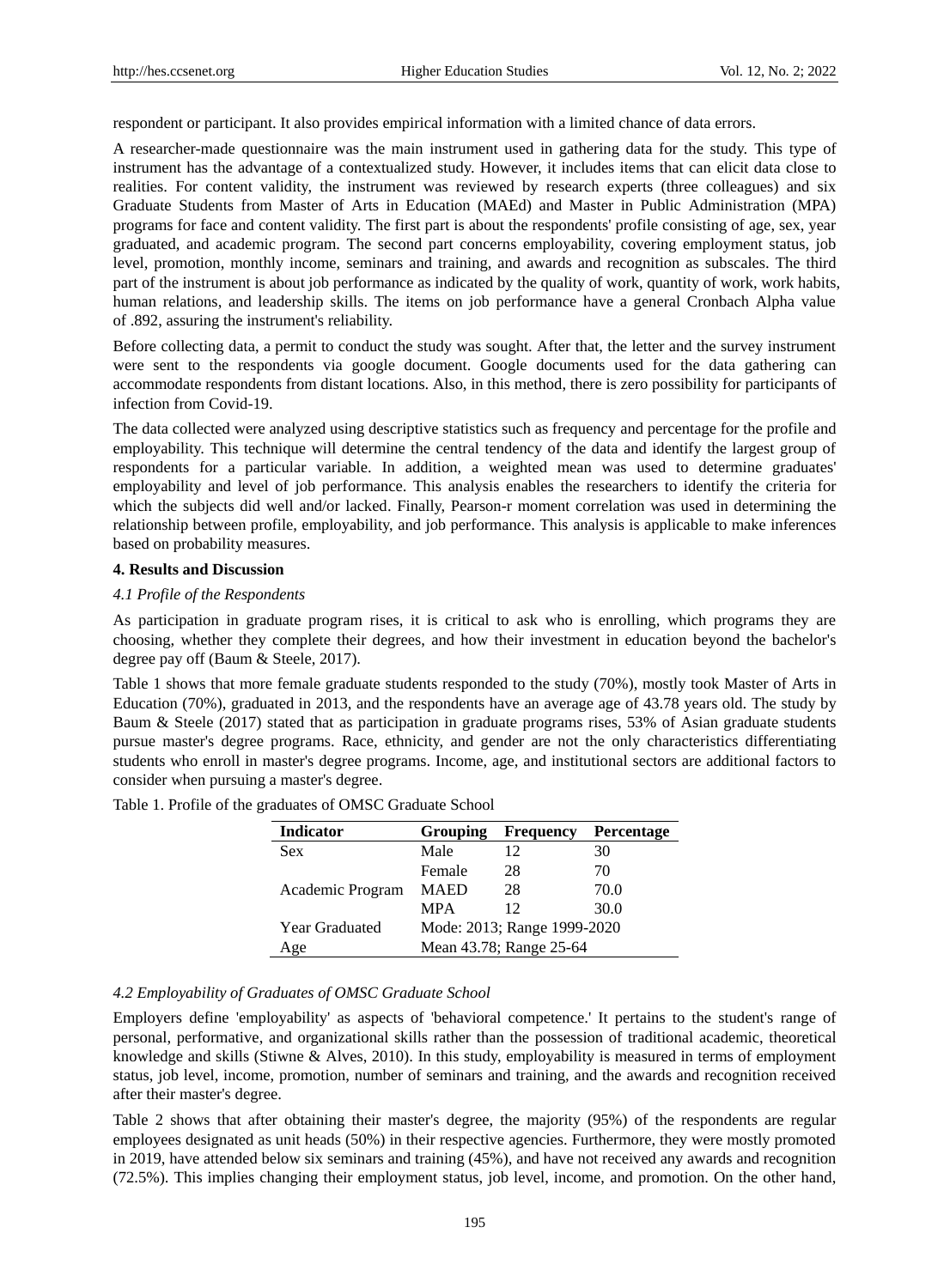despite the advanced degree, they have few attendances to training and seminars and did not receive any awards and recognition after obtaining their master's degree. The human capital theory states that higher education is an investment that yields social and private returns (Stiwne & Alves, 2010). Society and individuals benefit from this investment and base their participation on rational choices. In this perspective, firms and workers depend on investments in human capital to increase competitiveness, profits, and pay (Frese & Rauch, 2001).

| <b>Indicator</b>       | Grouping                    | <b>Frequency</b> | Percentage |
|------------------------|-----------------------------|------------------|------------|
| Employment status      | Casual                      | 2                | 5.0        |
|                        | Regular                     | 38               | 95.0       |
| Job Level              | Admin                       | 6                | 15.0       |
|                        | Unit Head                   | 20               | 50.0       |
|                        | Middle Manager              | 2                | 5.0        |
| Income                 | 11,000-20,000               | 11               | 27.5       |
|                        | 21,000-30,000               | 7                | 17.5       |
|                        | 31,000-40,000               | 3                | 7.5        |
|                        | 41,000-50,000               | 6                | 15.0       |
|                        | 51,000 and above            | 13               | 32.5       |
| Promotion              | Mode: 2019; Range 2000-2020 |                  |            |
| Seminars and Training  | None                        | 11               | 27.5       |
|                        | Below 6                     | 18               | 45.0       |
|                        | $6-10$                      | 4                | 10.0       |
|                        | 11-15                       | 5                | 12.5       |
| Awards and Recognition | None                        | 29               | 72.5       |
|                        | Below 5                     | 8                | 20.0       |
|                        | $6-10$                      | 2                | 5.0        |
|                        | 11-15                       |                  | 2.5        |

Table 2. Employability of graduates of OMSC Graduate School

### *4.3 Level of Job Performance of Graduates of OMSC Graduate School*

Work performance in the organization is synonymous with finishing an assigned task. It is a way to achieve a specific objective or set of objectives within a job, assignment, or agency, but not the actual results of the tasks accomplished within a specific job. It is not a single action but a "variety and complex set of actions." Achievement at work is different from the results of a specific job related to desired success and productivity (Jacobs, Hellman, Wuest, & Markowitz, 2013). In this study, job performance is measured using quality of work, the quantity of work, work habits, human relations, and leadership skills.

The mean analysis in Table 3 shows that Occidental Mindoro State College Graduate School graduates have excellent job performance (4.60). The graduates are best in human relations skills (4.71) and leadership skills (4.65). On the other hand, the graduates are least in the quantity of work (4.49). The findings imply that they are proficient in their tasks and can contribute to organizational productivity. According to Abas and Imam (2016), one critical measure of success in workplaces is an employee's ability to use competently the knowledge, skills, and values that match the needs of his job, satisfy the demands of his employer, and contribute to the overall achievement of institutional goals.

Table 3. Level of the job performance of graduates of OMSC Graduate School

| <b>Indicators</b>  | Mean | <b>Interpretation</b> |
|--------------------|------|-----------------------|
| Quality of Work    | 4.56 | Excellent             |
| Quantity of Work   | 4.49 | Very Satisfactory     |
| <b>Work Habits</b> | 4.60 | Excellent             |
| Human Relations    | 4.71 | Excellent             |
| Leadership Skills  | 4.65 | Excellent             |
| Overall Mean       | 4.60 | Excellent             |

Scale: 1.00-1.50 Very Poor; 1.51-2.50 Poor; 2.51-3.5 Satisfactory; 3.51-4.50 Very Satisfactory; 4.51-5.00 Excellent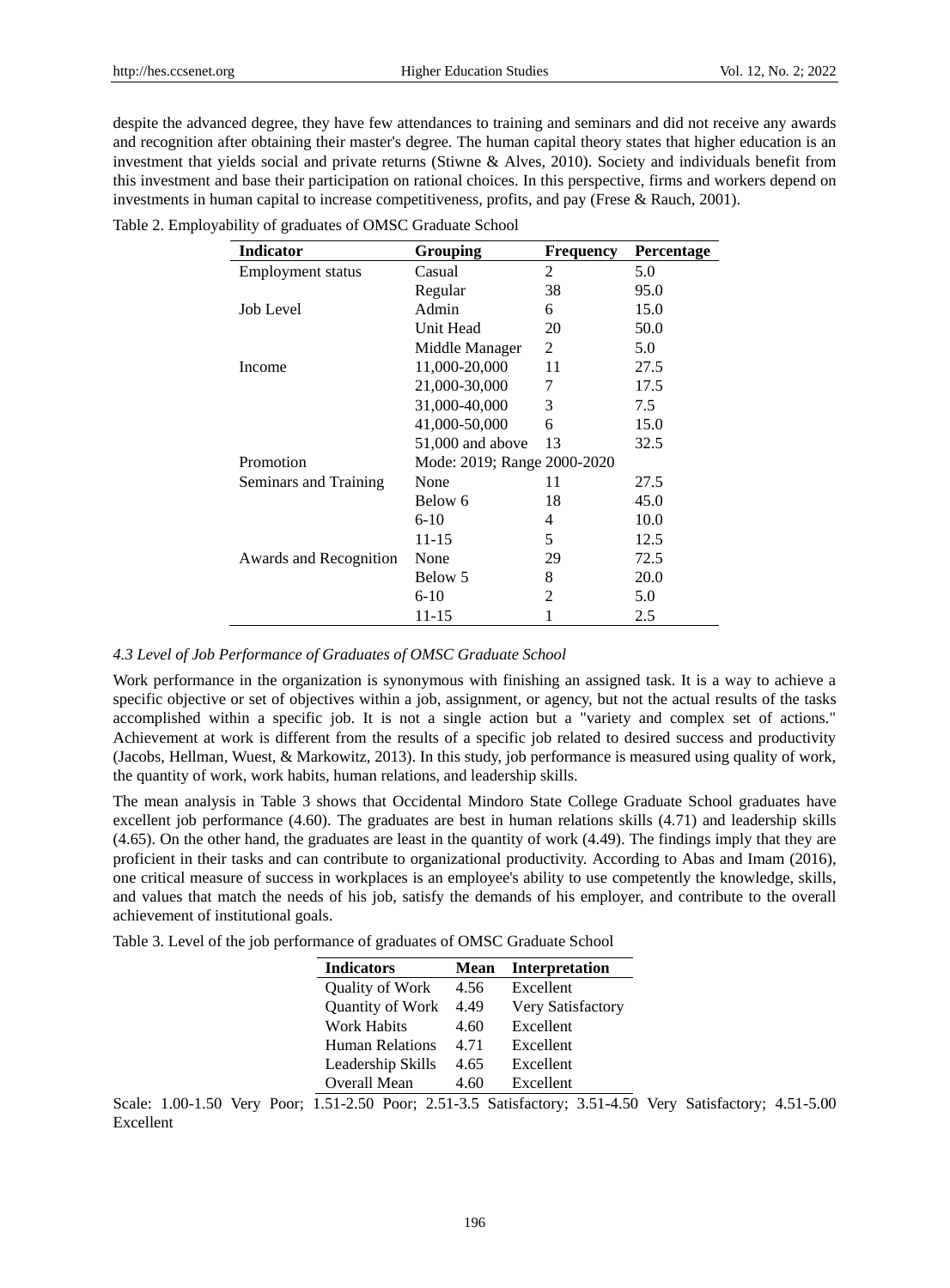## *4.4 Relationship between Profile, Employability, and Job Performance of the Graduates of OMSC Graduate School*

Social exchange theories can explain the relationship between employability and job performance. Investments from the other party return investments from one individual. It specifies the exchange of a sequence of associations between management and worker; the officer strives to spend on employability. The worker thinks obligated to impart something in return by providing a rewarding achievement and accomplishment (Nonhebel, 2016).

The correlation analysis in Table 4 indicates that the sex of the graduates relates to their job performance. Female graduates have better job performance than male graduates. The year of graduation of graduates has some relation with their job performance. Graduates who graduated earlier have better job performance than those who graduated later, as indicated by the negative correlation. Furthermore, the academic program of graduates relates to their job performance. Graduates with a Master of Arts in Education have better job performance than those who graduated Master in Public Administration. Lastly, the promotion has some relation with job performance. Graduates who are promoted have better job performance than those who were not promoted.

Table 4. Relationship between profile, employment status, and job performance of graduates of OMSC Graduate School

| <b>Variables</b>         | <b>Correlation Coefficient</b> | Interpretation |
|--------------------------|--------------------------------|----------------|
| Age                      | .025                           | Negligible     |
| <b>Sex</b>               | .127                           | Weak           |
| <b>Year Graduated</b>    | $-.009$                        | Weak           |
| Academic program         | $-.246$                        | Weak           |
| <b>Employment</b> status | .093                           | Negligible     |
| Promotion                | .146                           | Weak           |
| Job Level                | .118                           | Negligible     |
| Income                   | $-.094$                        | Negligible     |
| Training                 | $-.019$                        | Negligible     |
| Awards                   | $-.045$                        | Negligible     |

Scale: 0.000-0.125 Negligible; 0.126-0.375 Weak; 0.376-0.625 Moderate; 0.626-0.875 Strong; 0.876-1.000 Perfect

Saádatu (2013) stated a significant relationship between demographic factors and job performance. For example, teacher educators within 45 years and above, those with higher degrees, and staff who had spent many years have a higher level of satisfaction with their jobs, leading to higher work achievements. This connotes that graduates' competence in performance skills could give them better due advantage in their specific job assignments. Thus, appropriate actions to cultivate desired competence in work skills by employers, managers, employees, higher academic institutions, graduates, labor agencies, and policymakers may facilitate solving work performance concerns (Abas & Imam, 2016).

### **5. Conclusions and Recommendations**

This study was conducted to determine the employability and job performance of Occidental Mindoro State College Graduate School graduates. Further, it looked into the respondent's profile, employability status, level of job performance, and the relationship between their profile, employability, and job performance. Based on the previous findings, it was concluded that most of the respondents are middle-aged females who pursued a Master of Arts in Education and finished their degree a few years ago. Most respondents are regular employees designated as unit heads, recently promoted, attended a few seminars and training, and did not receive awards and recognition after obtaining their master's degree. Nevertheless, they perform their jobs very well, as shown in their quality, work habits, human relations, and leadership skills. Profiles such as sex, year of graduation, academic program, and promotion influence the graduates' job performance.

The following are recommended to increase employability and improve the respondent's job performance relative to the study findings. First, OMSC may develop graduate students' employability and job performance by continuously upgrading teachers, curriculum, and facilities. Second, employers may give adequate attention to upgrading the employability status of their workers, specifically on a job promotion, to fulfill the contextual dimension of job performance. Third, employers may create relevant intervention activities such as attending seminars and training to continuously enhance the graduates' acquired knowledge, competencies, and skills